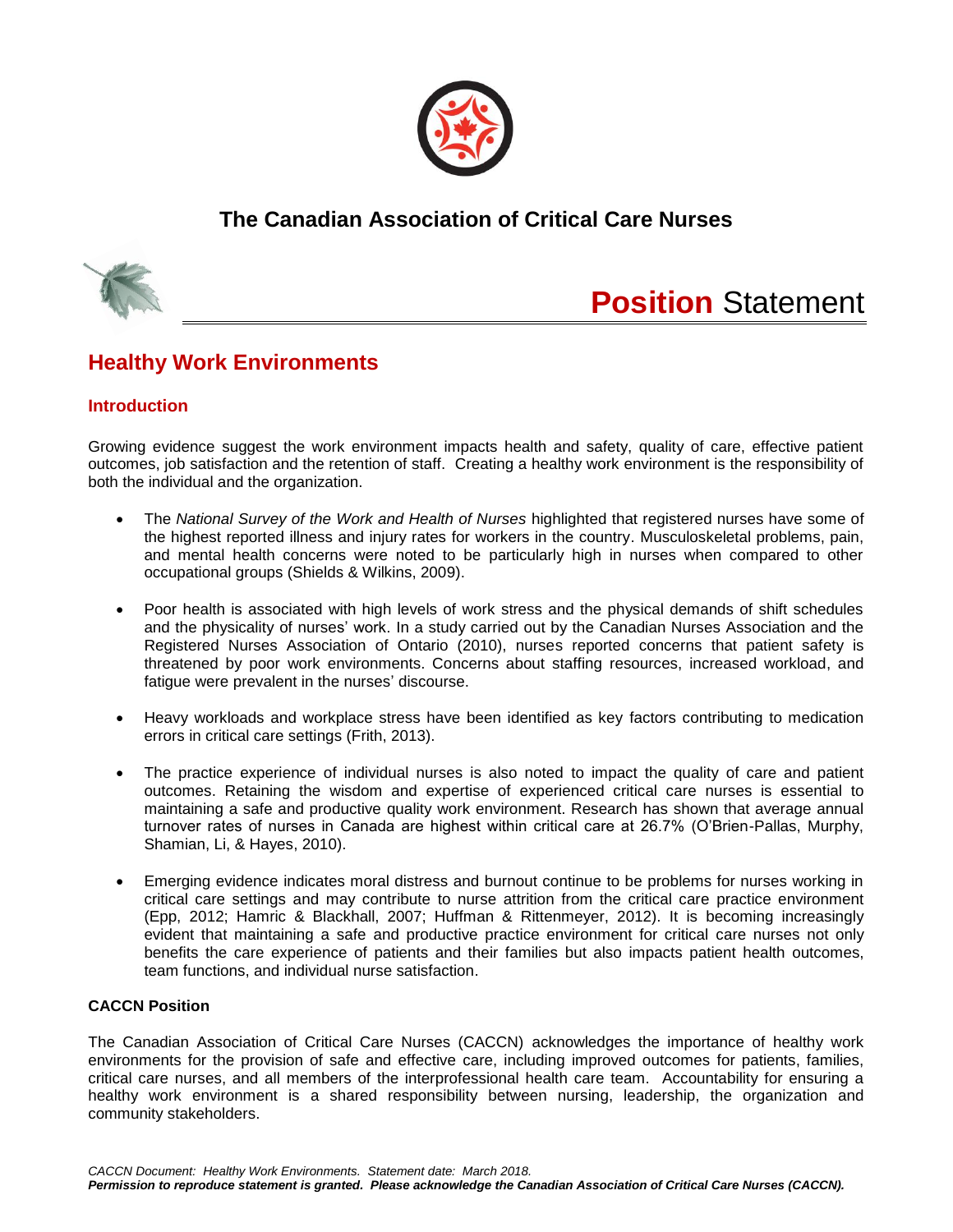Six key elements are identified as necessary for the establishment of a healthy work environment include:

- 1. **Communication:** Open respectful and effective communication between all members of the health care team is necessary for a healthy work environment. Respectful communication supports collaboration, negotiation, Effective communication ensures that the contributions of every team member, including patients and families, are valued. Healthy work environments provides tools and systems which support a culture of communication.
- 2. **Collaboration/Teamwork:** Respectful communication is the foundation for collaborative teamwork that is characterized by respect, trust, and recognition of each team member's knowledge and skills. In a healthy work environment, opportunities (space and time) to discuss challenging situations are present and team members are comfortable vocalizing their concerns.
- 3. **Autonomy:** Healthy work environments empower critical care nurses to utilize their knowledge and skills to practice their full scope. Environments which support and promote nurses to participate in the design and delivery of care enable nurses to make positive contributions to the care of present and future patients and families. Supportive cultures foster autonomy, strengthen the nurses' voice and promote clear accountability for nursing practice.
- 4. **Safety:** Healthy work environments ensure the safety of patients, families, and staff. They promote accountability, and support an effective reporting culture which encourages team members to bring forward safety concerns. Healthy work environments provide team members with safety feedback and ensure there is a clear understanding of appropriate expectations for reducing harm and improving workplace safety.
- 5. **Professional Development:** Opportunities for professional reflection and development are essential components of a healthy work environment. Critical care nurses must receive support to remain current and competent in a rapidly changing environment. Shared accountability exists between the nurse and their organization for professional development within work environments.
- 6. **Leadership:** Healthy work environments require leadership at all levels and ranges from the critical care nurse at the bedside to the hospital's Chief Executive Officer (CEO) and board of trustees. Leadership which is accessible, authentic, actively involved, clearly communicates and sets reasonable expectations will contribute to the further development of a healthy work environment.

Organizational commitment towards creating and sustaining healthy work environments is evident when leadership strategies are aimed at improving employee engagement and supporting health care provider teams.

Developing and sustaining a healthy work environment requires a commitment to each of the above principles. The presence of a strong nursing voice in designing and advancing this environment is essential. The creation and maintenance of a healthy workplace environment will promote staff retention and high quality patient care and outcomes.

> **Approved by the CACCN Board of Directors Date March 24, 2018**